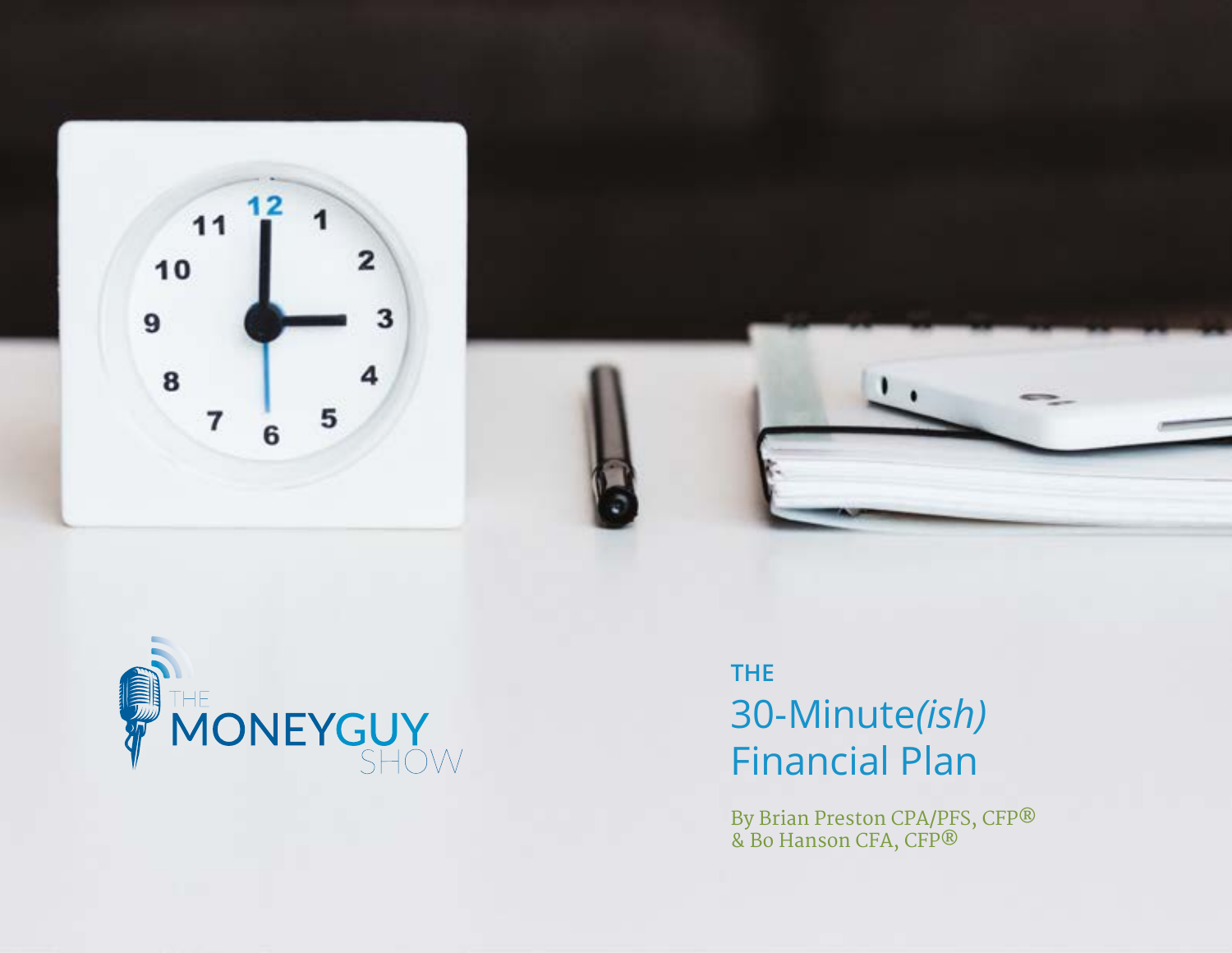The 30-Minute(ish) Financial Plan By Brian Preston CPA/PFS, CFP® & Bo Hanson CFA, CFP®

COPYRIGHT © 2018 BY THE MONEY GUY SHOW

ALL RIGHTS RESERVED. NO PART OF THIS PUBLICATION MAY BE REPRODUCED, DISTRIBUTED, OR TRANSMITTED IN ANY FORM OR BY ANY MEANS, INCLUDING PHOTOCOPYING, RECORDING, OR OTHER ELECTRONIC OR MECHANICAL METHODS, WITHOUT THE PRIOR WRITTEN PERMISSION OF THE PUBLISHER, EXCEPT IN THE CASE OF BRIEF QUOTATIONS EMBODIED IN CRITICAL REVIEWS AND CERTAIN OTHER NONCOMMERCIAL USES PERMITTED BY COPYRIGHT LAW.

THE MONEY GUY SHOW 108 4th AVE. S. STE. 207 FRANKLIN, TN 37064 (615) 226-3667 MONEYGUY.COM

THIS CONTENT IS FOR INFORMATIONAL PURPOSES ONLY AND DOES NOT CONSTITUTE A COMPLETE DESCRIPTION OF INVESTMENT SERVICES PROVIDED BY THE MONEY GUY SHOW AND/OR ABOUND WEALTH. THIS CONTENT IS NOT INTENDED TO PROVIDE INVESTMENT ADVICE, BUT RATHER SERVES AS AN INTRODUCTION TO THE SERVICES AND GENERAL MARKET VIEWPOINTS OF THE MONEY GUY SHOW AND ABOUND WEALTH. ADDITIONAL INFORMATION ABOUT THE MONEY GUY SHOW IS AVAILABLE BY VISITING OUR WEBSITE, [WWW.MONEYGUY.COM](http://WWW.MONEYGUY.COM)



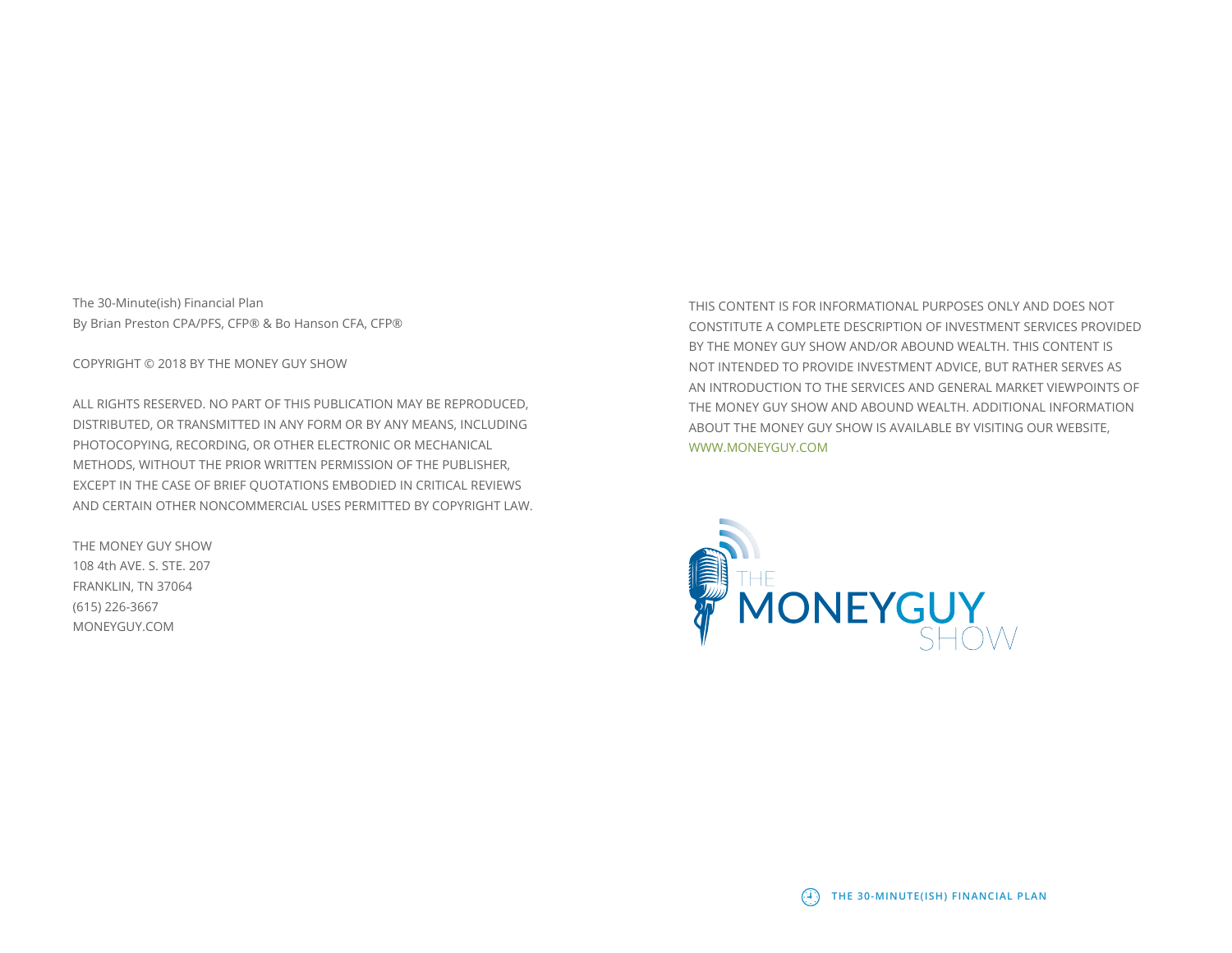# YOUR FUTURE is created by<br>what you do

# **Contents**

- **3.** Introduction to Your 30-Minute(ish) Financial Plan
- **5. Step 1:** Net Worth Statement
- **11. Step 2:** Emergency Reserves & Cash Flow Management
- **17. Step 3:** Debt Management
- **25. Step 4:** Estate & Risk Planning
- **31. Step 5:** Building Financial Independence
- **37.** Financial Planning Checklist
- **39.** Additional Resources & Next Steps
- **41.** About The Money Guy Show

#### **[www.moneyguy.com](http://www.moneyguy.com)**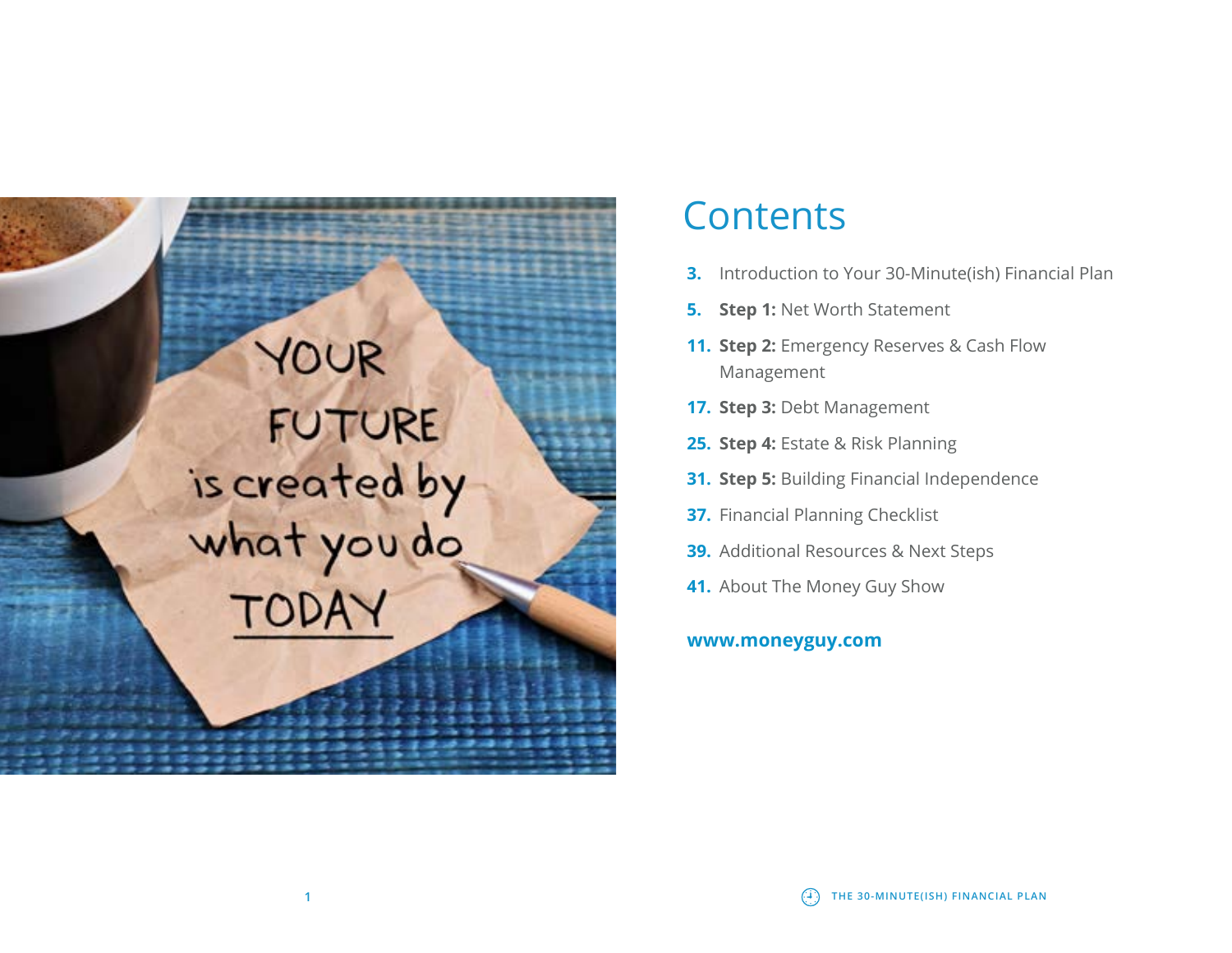# Introduction to your 30-Minute(ish) Financial Plan

Thank you for downloading the 30-Minute(ish) Financial Plan. This is a guide that provides you with the necessary framework to start making simple and smart decisions when it comes to your personal finances.

Within this guide, you will know how to approach and organize your money in a way that can set you up for long-term financial independence. We walk you through the important steps anyone can take to make the kind of financial choices that lead to peace of mind, success, and financial independence.

#### **Let's begin your road to financial independence. Your 30-Minute(ish) Financial Plan starts right now!**



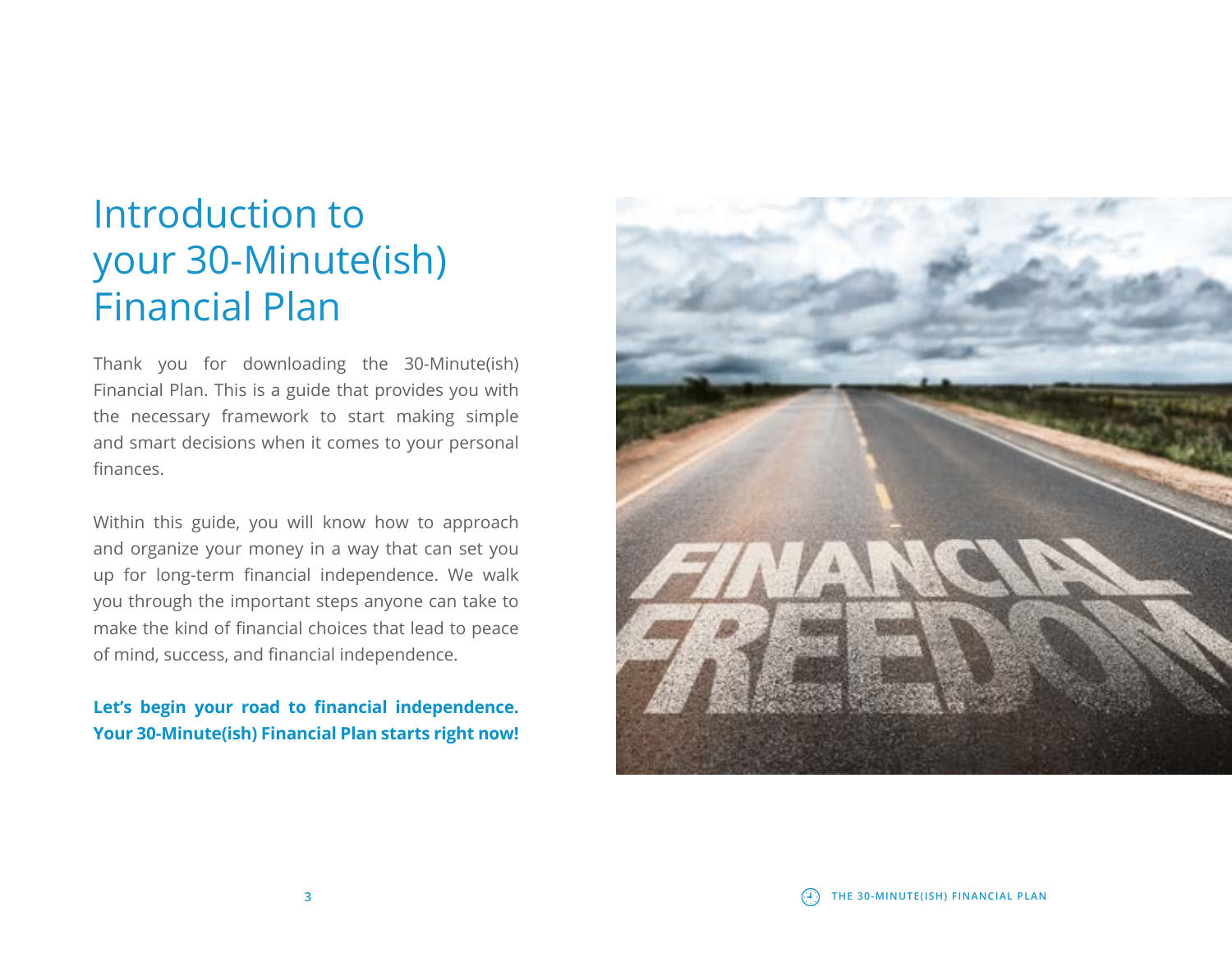# **STEP 1**

**5 THE 30-MINUTE(ISH) FINANCIAL PLAN**

Making Sense of Your Net Worth Statement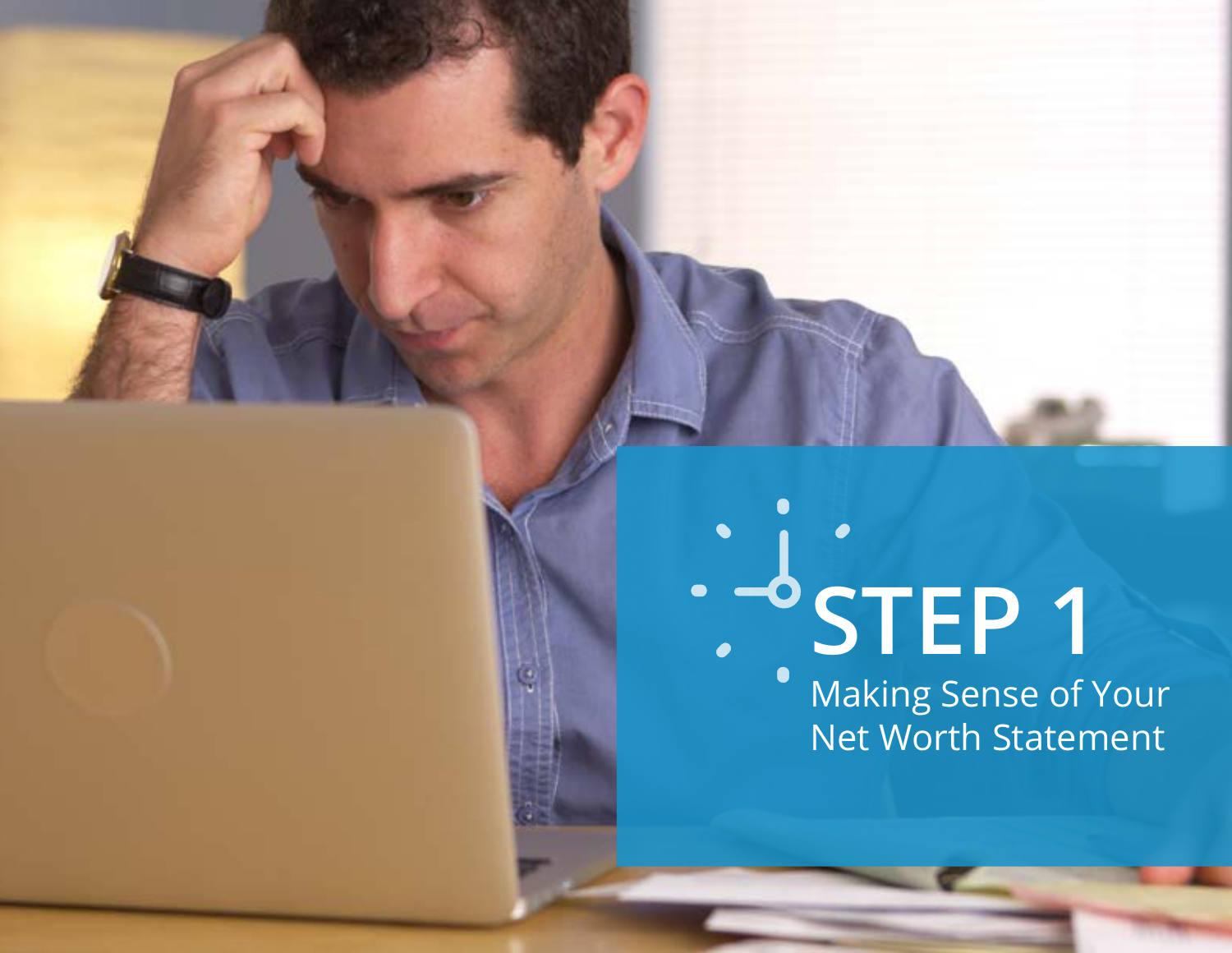

### Making Sense of Your Net Worth Statement

Understanding your net worth statement is having a clear picture of where you stand financially at this very moment in your life. It is the first step of your financial plan, because it organizes your financial life into a clean and tidy list. It is the snapshot of your financial health.

In order to arrive at your net worth, you simply add up all of your assets and subtract all of your liabilities. Your assets will include everything from cash, stocks, retirement accounts, and the estimated value of other



**If you really want to be a "mental financial mutant," make some assumptions and include "deferred taxes" as a liability so you know what you really have to work with when it comes time for financial independence.**

personal items. Your liabilities will include things like your mortgage, credit card debt, loans, and any other debts you may have.

The net total from subtracting all of your liabilities from all of your assets returns your net worth.



**As you advance in life and your assets grow, a fun game to play is to see if you can build wealth to the point that your annual net worth increases more than your annual income.**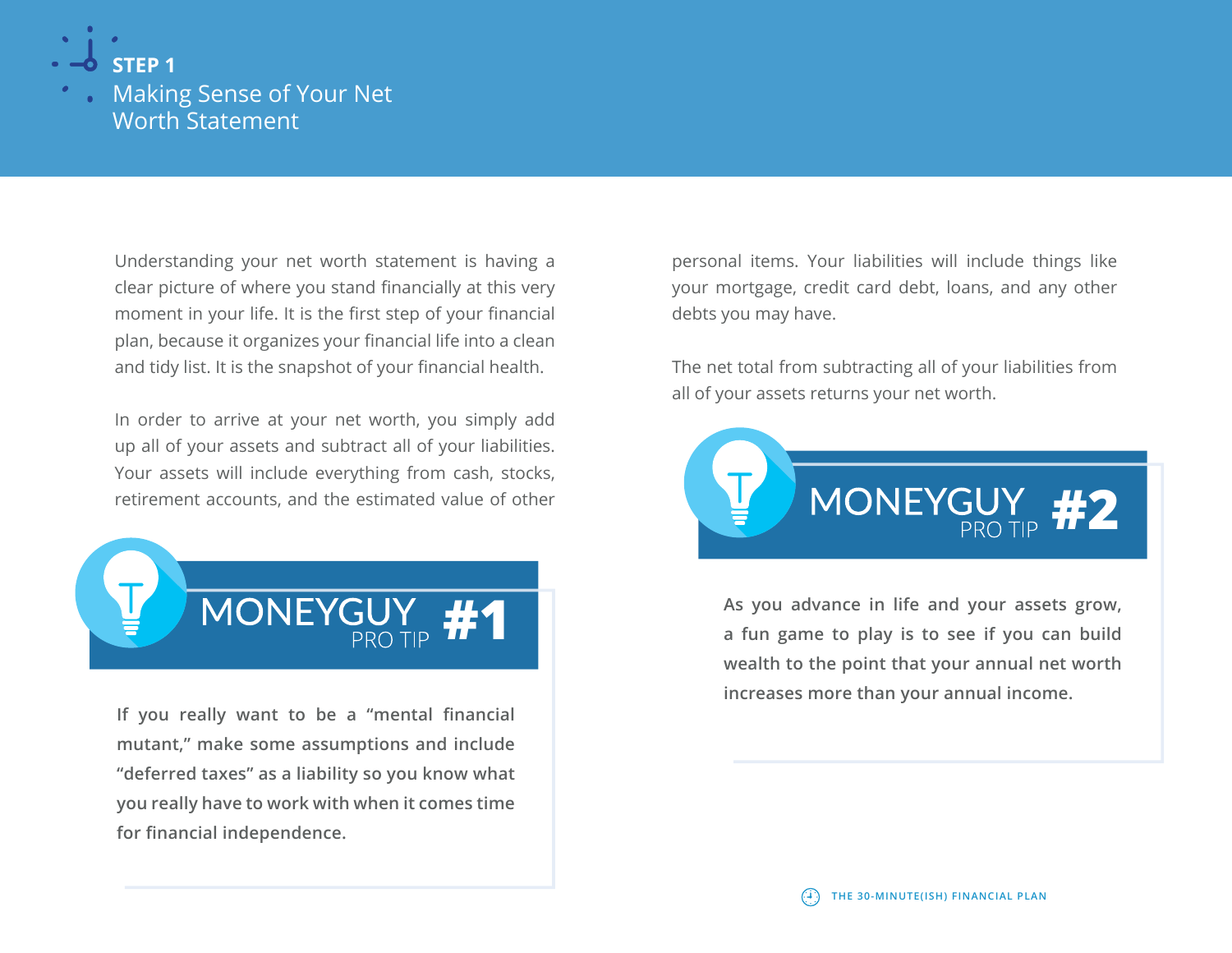

# So, What Does it Mean?

Once you go through this exercise and know what you "own" versus what you "owe," this is where you stand financially. Your goal is to increase your net worth over time. Knowing your net worth will inform important money decisions that will help you hold yourself accountable when it comes to building financial independence.

For instance, you can grow your net worth by creating a monthly savings plan and trying to pay down your liabilities as quickly as possible or by not accumulating more debt.



**CLICK HERE**  *[to download our free our](https://www.moneyguy.com/wp-content/uploads/2019/12/The-Money-Guy-Show-Net-Worth-Worksheet.xls)  Net Worth Template*



**Once you get into the habit of tracking your net worth, you can use the data to compare the changes in your net worth components yearover-year. It can especially be fun and helpful to review changes in your liquid/investment assets (this will provide the financial feedback that will encourage you to stay the course and even increase how much you allocate to saving/ investing for the future). The other key data point to review is how fast debt is being repaid. The three ways to strengthen net worth are through savings, growth, and debt repayment. This is one spreadsheet you will look forward to completing each year.**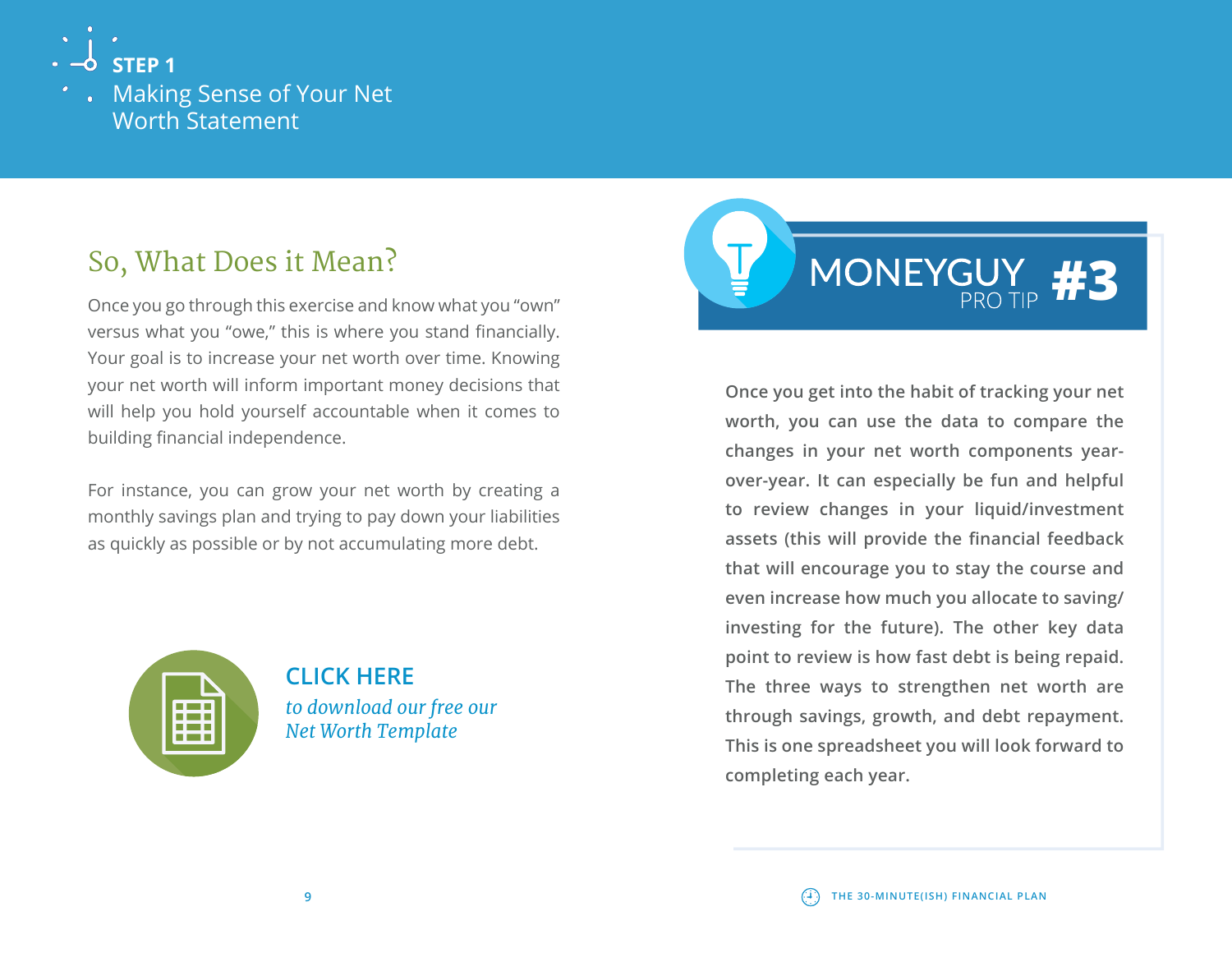# **STEP 2**

**11 THE 30-MINUTE(ISH) FINANCIAL PLAN**

Emergency Reserves & Cash Flow Management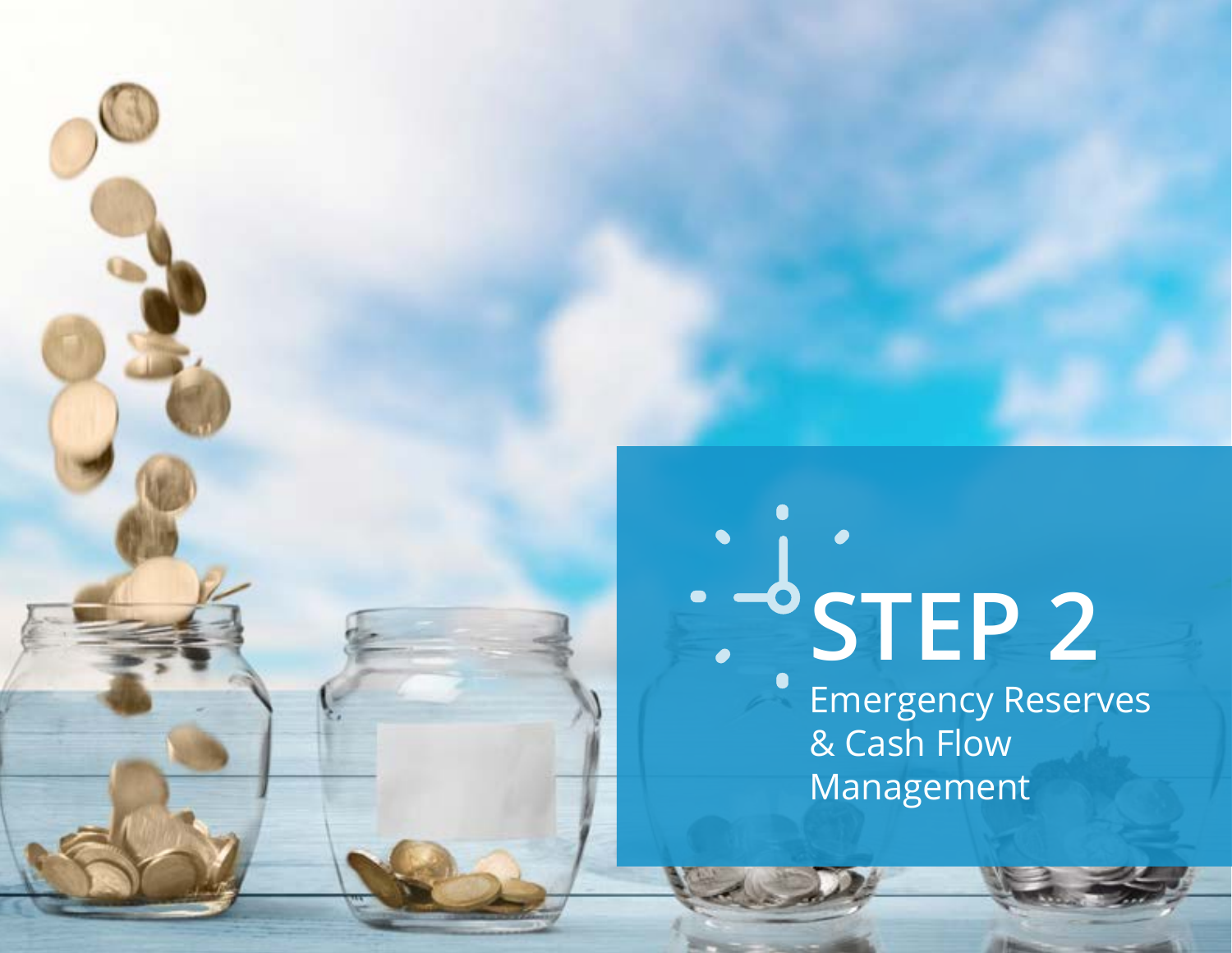

Emergency Reserves & Cash Flow Management

## Emergency Reserves

Do you have cash set aside and accessible in the event of an emergency? The general rule of thumb is that you should have three to six months of your expenses reserved so that if you were to lose your job, you could continue to pay for what you need while you secure other employment. Whether you have three months or six months depends on how long you believe it would take to secure employment. This is based on your industry, age, location, and the economy.

If you don't have any cash saved at all, start working towards \$1,000 as quickly as you can. Rainy days aren't a maybe, they are inevitable. Your car can have an unexpected mechanical error, your hot water heater can stop working, or your pet can break her leg and need surgery.

The point is that any number of unplanned events can occur and having emergency reserves on hand will make these emergencies that much easier to handle. Having the means to pay for unexpected expenses without risking high-interest debt if you were to use your credit card and not be able to pay off the balance is integral to a successful financial plan.



**Emergency cash doesn't have to sit under the mattress. Consider a high-yield savings account rather than letting your cash sit idle in a checking account.**



**The guidance provided above was for working households. If you are in retirement your cash management/emergency reserves plan will be different and could expand to 12-36 months of liquidity depending upon your age, goals, and how risk averse you are. Since this is such a big decision it may make sense to have a professional review.**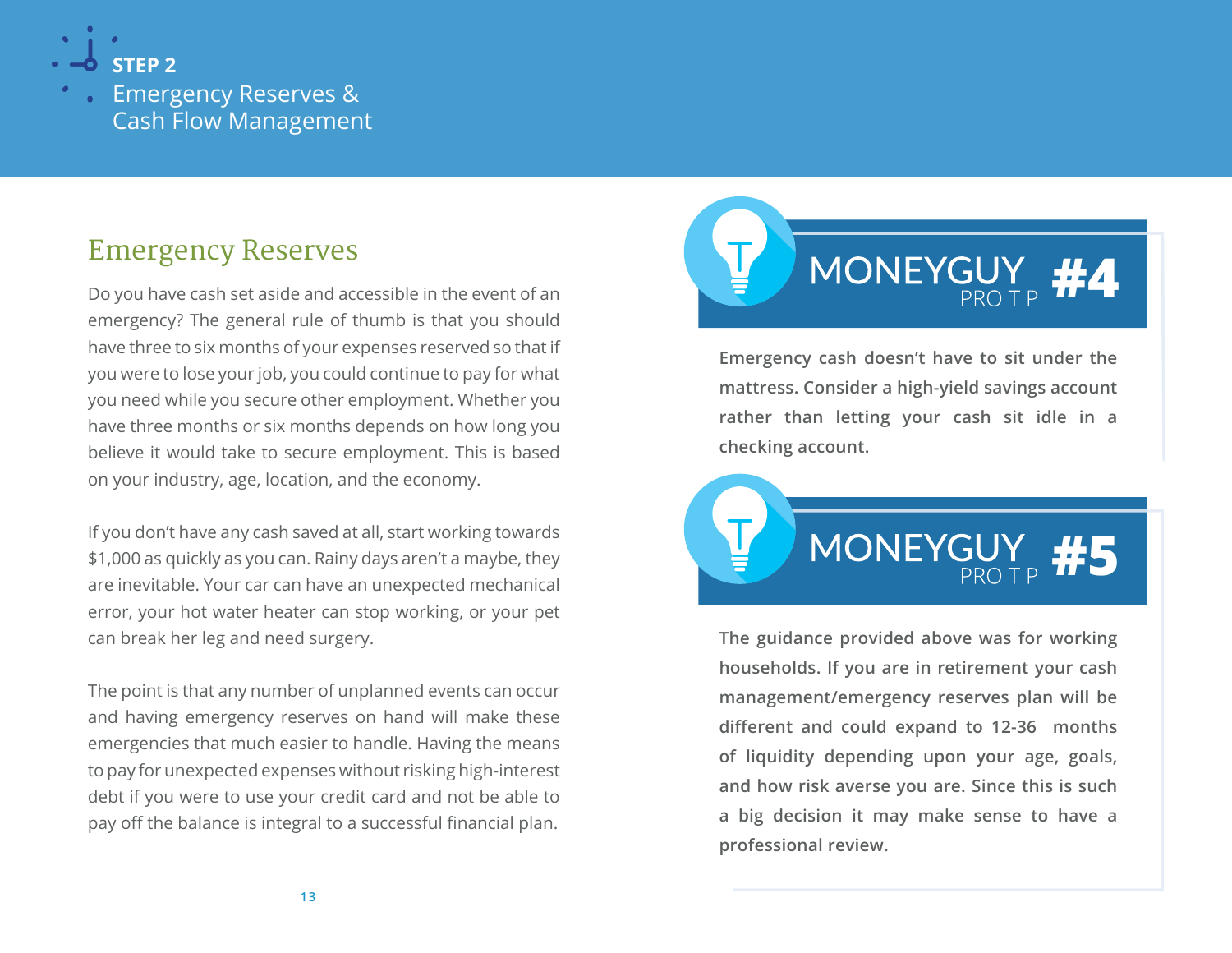

Emergency Reserves & Cash Flow Management

## Cash Flow Management

Your financial plan should account for cash flow management that prioritizes your money toward your needs and goals. A cash flow management worksheet may look very similar to a budget spreadsheet, but with a slightly different purpose.

Budgeting often has you looking in the rearview mirror of what you spent your money on. A cash flow management system allows you to look forward on how you will spend your money.

Having good cash flow management means that you proactively determine what your income will go towards. Things like your retirement savings, education, debt, fixed expenses like utilities, travel, entertainment, and even discretionary spending all go on your cash flow statement. What's the trick to success? Don't spend more than your income.



**Forced scarcity is your friend! A good way to create success in your cash flow management is by creating an environment of scarcity. It's hard to overspend when your goals are funded automatically.**



**LEARN MORE** *[The 1 Thing You Need to Do to](http://www.moneyguy.com/2017/05/the-1-thing-you-need-to-do-to-build-financial-independence/)  Build Financial Independence*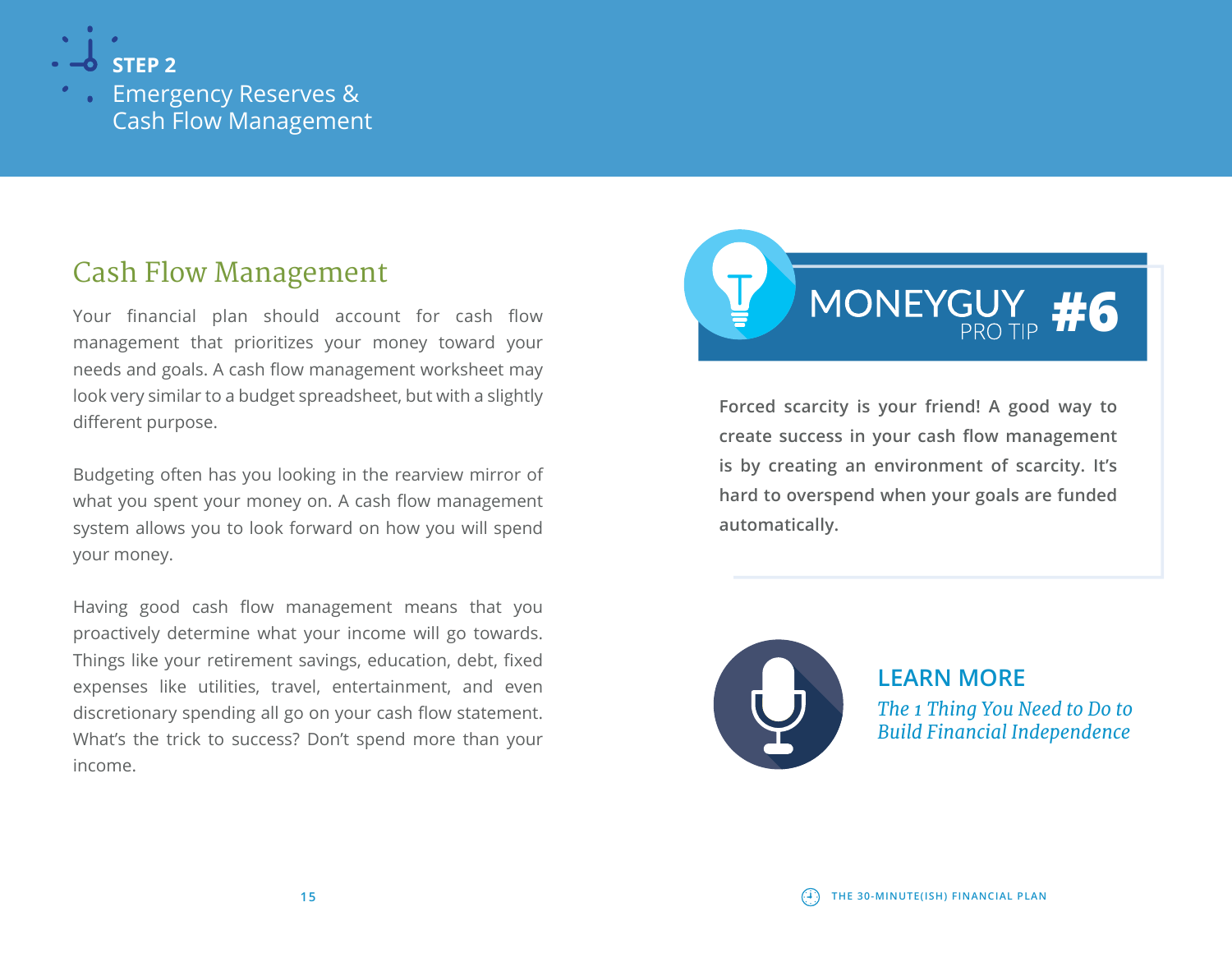

Emergency Reserves & Cash Flow Management

Automating your cash flow is a way you can help ensure your cash goes where you want. Automation will take the guesswork out of prioritizing your financial goals by automatically saving into your retirement and savings accounts, paying down outstanding debt, and funding important goals like traveling with the family. A well thought out cash flow management system helps you stay on track and control those urges to overspend. Money that is left over can go towards secondary goals or a fun cash allowance for the people in your household to spend however they want without guilt.



**Are you a charitably minded person that prioritizes tithing and supporting your favorite organizations/causes? Consider [contacting](http://www.moneyguy.com/contact-us/ ) [us](http://www.moneyguy.com/contact-us/ ) for a discussion on specialized giving opportunities especially if you have large taxable investments or appreciated holdings.**

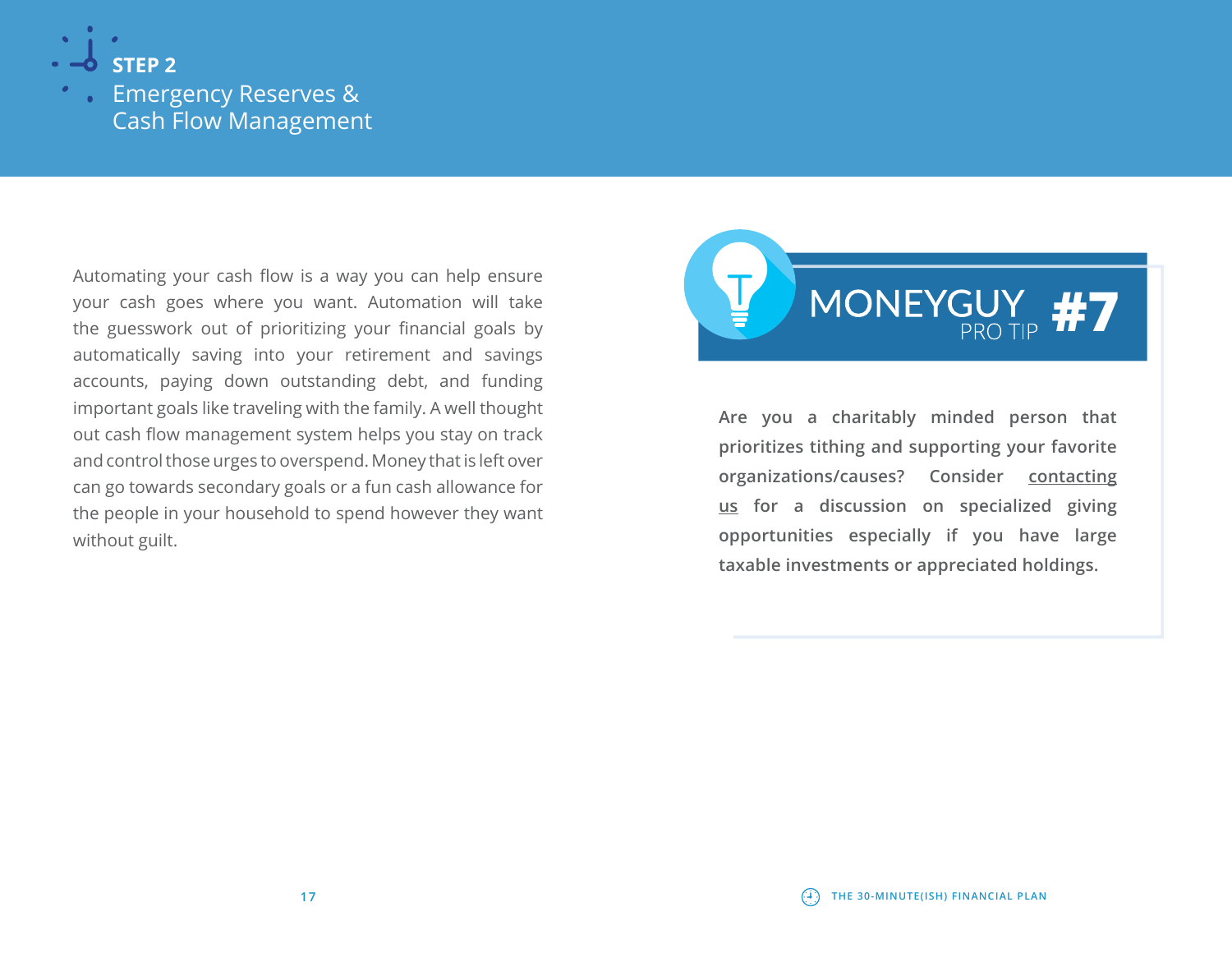# **STEP 3** Debt Management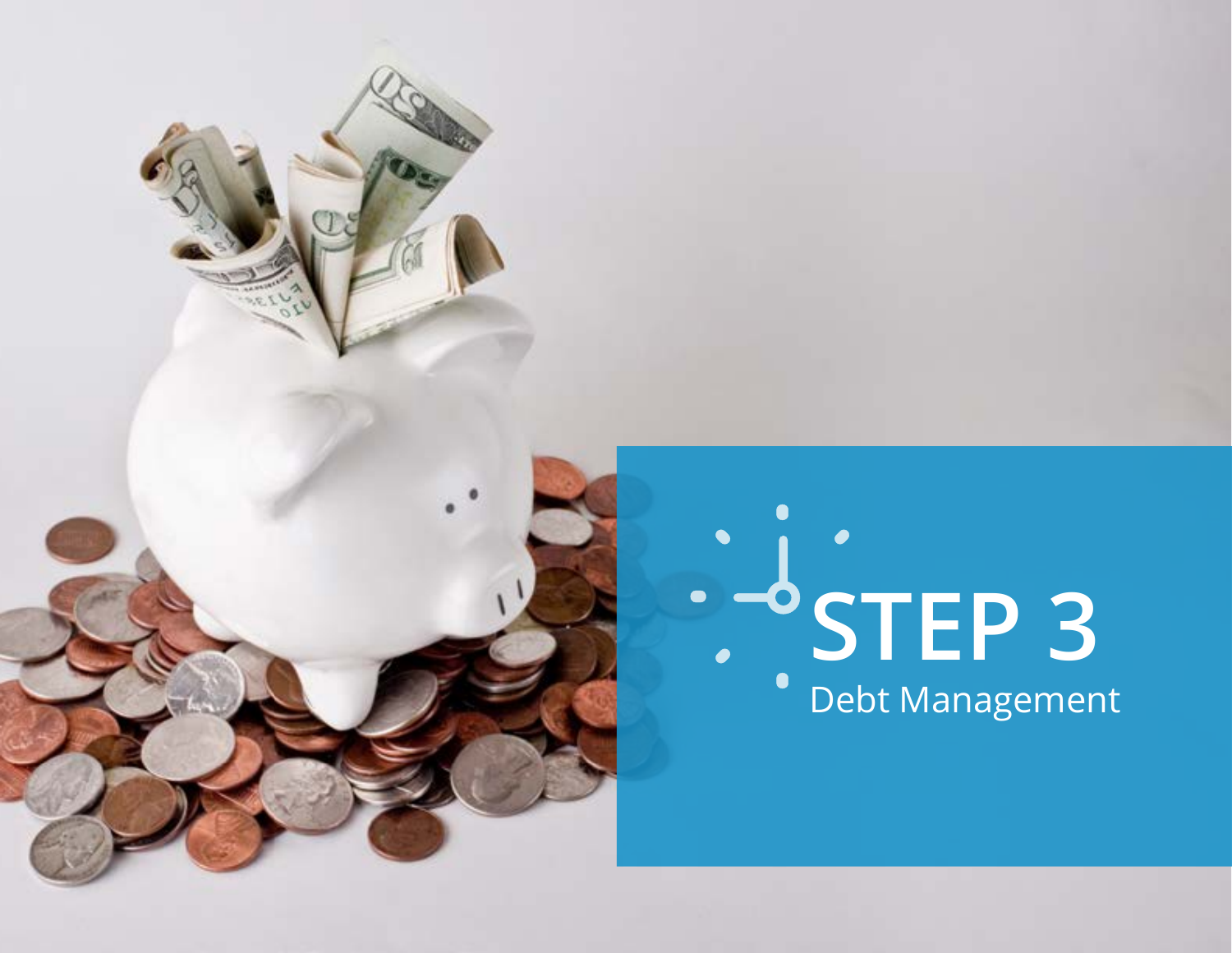

Managing your debt is critical to your financial success. Whether you have debt to pay off or you proactively avoid taking on debt, having a strategy in place is a necessary component of your financial plan.

## When You Have Debt

When you have outstanding debt that needs to be paid, prioritize your highest interest debt first. Pay off those high interest credit cards and then move on to your other forms of debt like car and student loans. Becoming financially independent means you are free from creditors; you don't owe anyone any anything! How great would that feel?!?

As part of your cash flow management in the previous step, make a plan for how much cash you can direct to pay down your debt and calculate how long it will take you to do so. Knowing how and when you will relieve yourself from debt can be a powerful and motivating force in your financial life. As you work to pay off the debt you owe, it's critical that you avoid assuming more debt in the process. Again, this is why your cash flow management system will aid you so well to maintain spending within your means.



**Compounding interest can work against you if the interest charged is increasing your outstanding debt. Get control and pay-off those credit cards!**



**Pay off your auto loans within 3 years / 36 months. Don't fall into the trap of financing your vehicles for 6 and 7 years. Automobiles depreciate rapidly, so paying them down quickly is a priority.**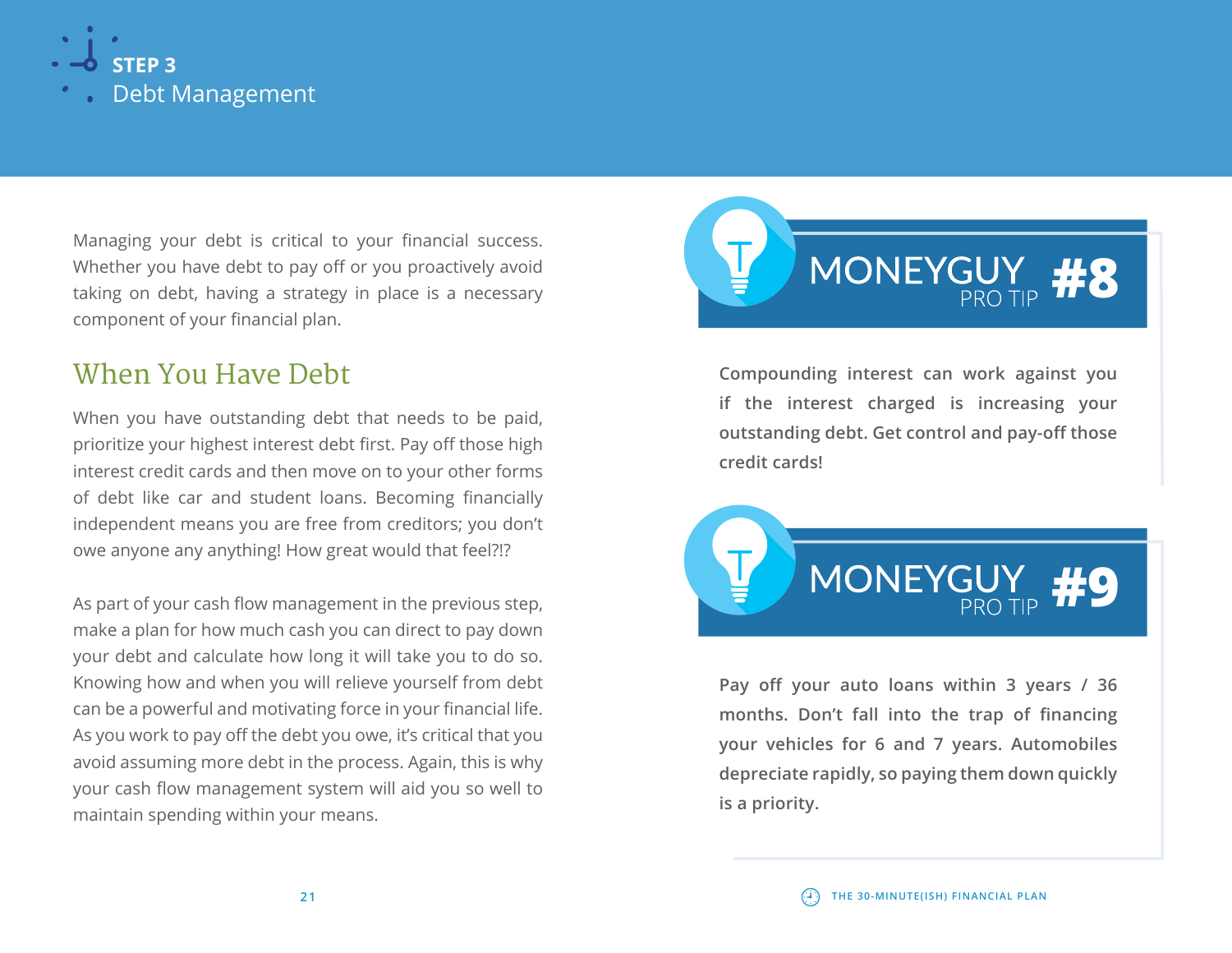

# To Stay Out of Debt

Most of us will work hard to become debt free except for a mortgage. Because homes are likely to be the largest purchase you make, it can take the full term of your loan to pay it off completely. If you are able to make additional principal payments, you can shave years and interest off your loan, so be mindful of that when you find yourself in a position of excess cash.

#### **Otherwise, protect yourself against falling into debt by:**

- **•** Maintaining control over your spending
- **•** Having your emergency reserves funded for the unexpected
- **•** Delaying purchases until you are able to pay for them (don't fake success by borrowing against your future!)
- **•** And if you want to take on a large project, like a home renovation, for instance, prepare your finances ahead of time to be able to make those loan payments and pay it off as quickly as possible.

The truth is, it doesn't take much to throw your financial life off-kilter, so being prepared is the best way you can avoid going into debt in the future.



**Pay off your mortgage BEFORE retirement. Hard to call yourself financially independent if you still have outstanding "obligations"!**



**LEARN MORE** *[The Zombie Effect: How to](http://www.moneyguy.com/2017/07/the-zombie-effect-how-to-escape-the-walking-debt/)  Escape The Walking Debt*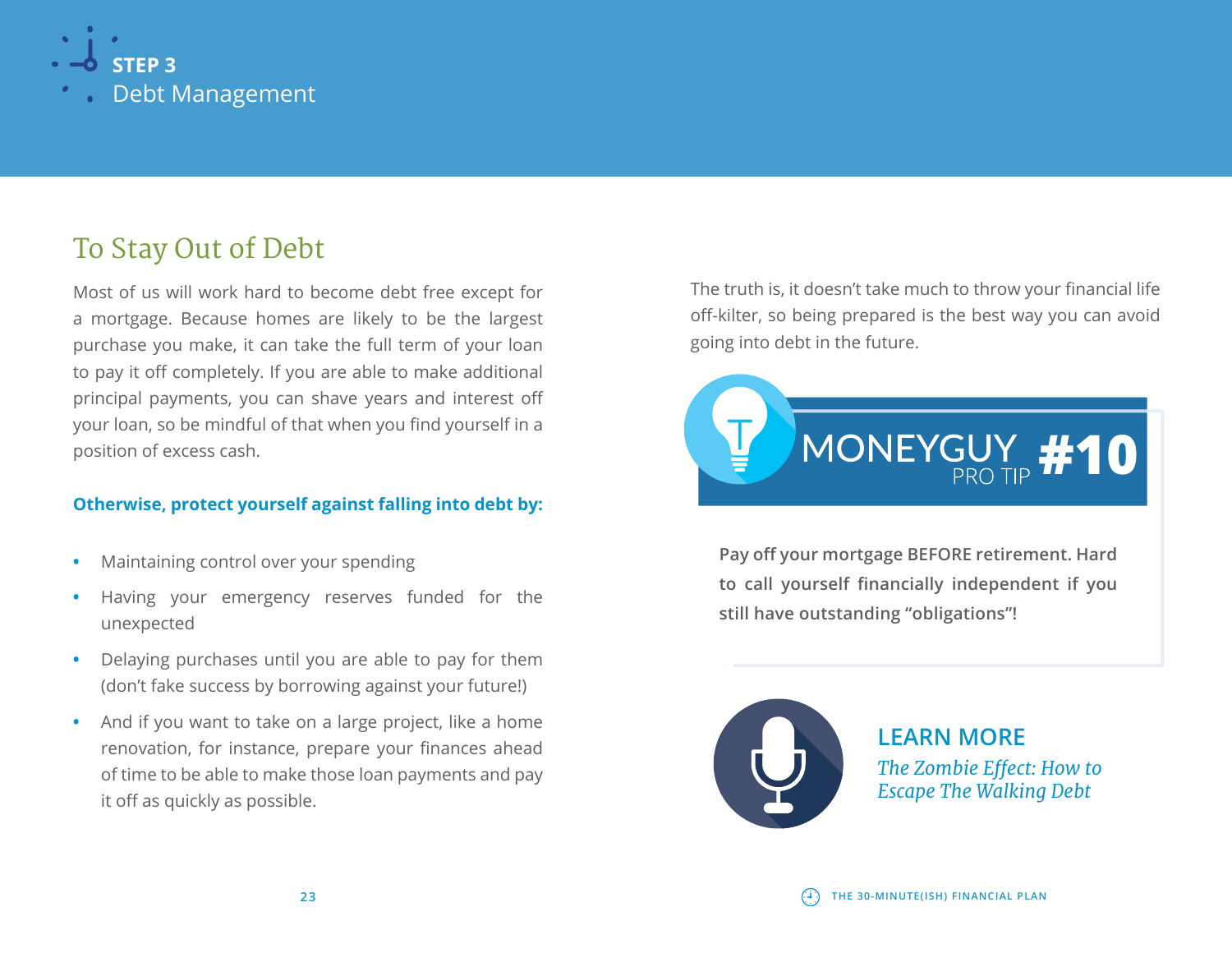# **STEP 4** Estate & Risk Planning

**25 THE 30-MINUTE(ISH) FINANCIAL PLAN**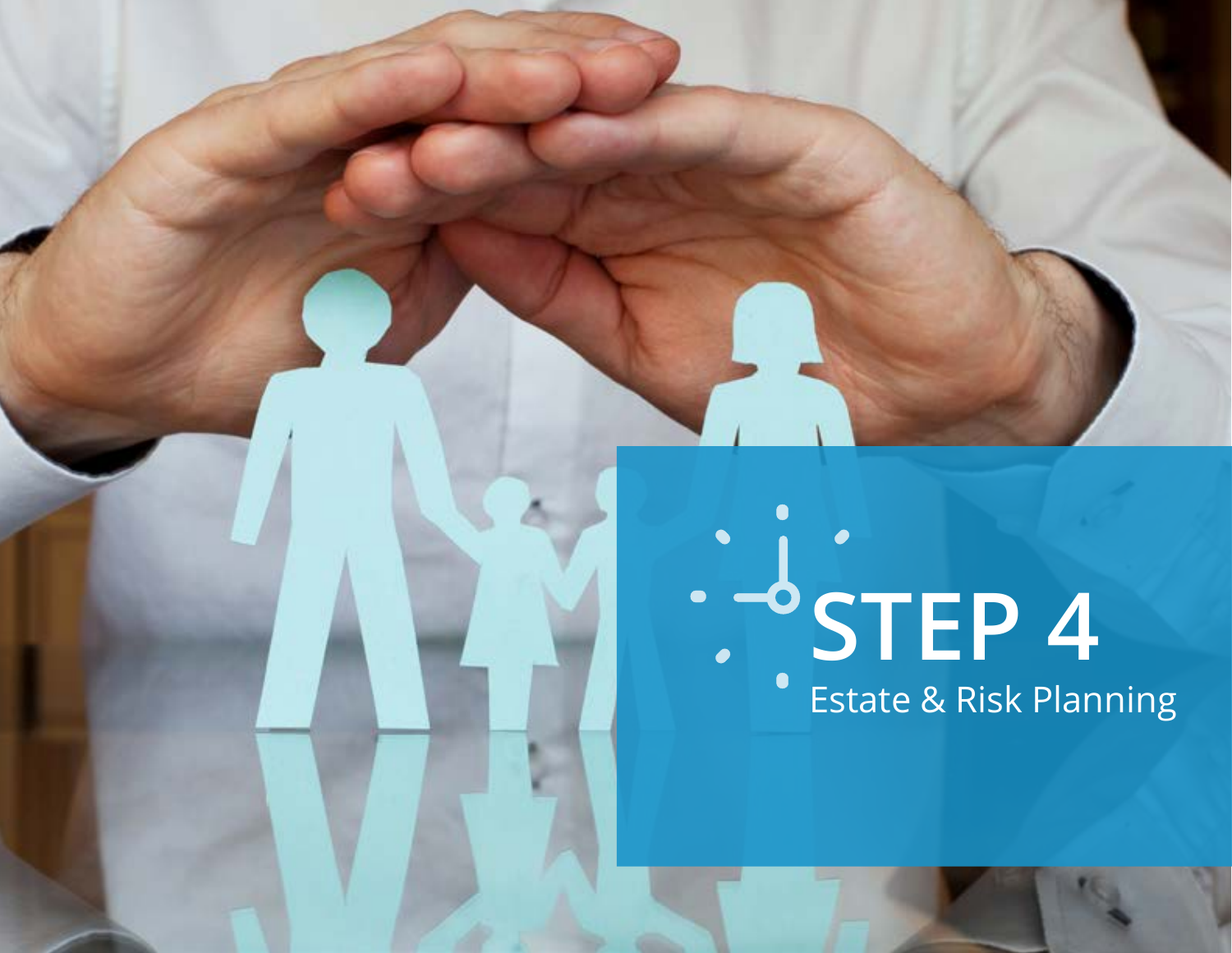

Estate and risk planning is absolutely one of those components everyone's financial plan needs to include. Just like you have emergency reserves for unexpected expenses, your estate and risk plan accounts for your finances and your family if the unthinkable occurs.

Most people don't plan to die. But the fact remains that most of us don't know the exact date and time our time on this earth will come to an end. Moreover, most of us can't predict an accident that could render you unable to make important decisions, work or generate income either.

So, as a way to further secure your finances for the unexpected, there are four primary items you should have as part of your estate and risk plan:

#### **1. Living will / Healthcare Directives**

a written statement that takes effect while you are living detailing your desires regarding your medical treatment in circumstances in which you are no longer able to express

informed consent, especially an advance directive. This single document can be invaluable in taking stress off your loved ones should they have to make difficult decisions on your behalf.

#### **2. Will (aka last will and testament)**

a document that takes effect when you die describing what you want to happen to your assets when you pass. In a will, you name your heirs, a guardian for your minor children and also an executor for your will -- the person to collect and distribute your assets.

#### **3. Life insurance**

insurance that pays out a sum of money to your beneficiaries either upon your death or after a set period. We like that Term Life Insurance has lower annual premiums. Term insurance is especially effective for funding goals that will go away or be fully funded with other assets in the future.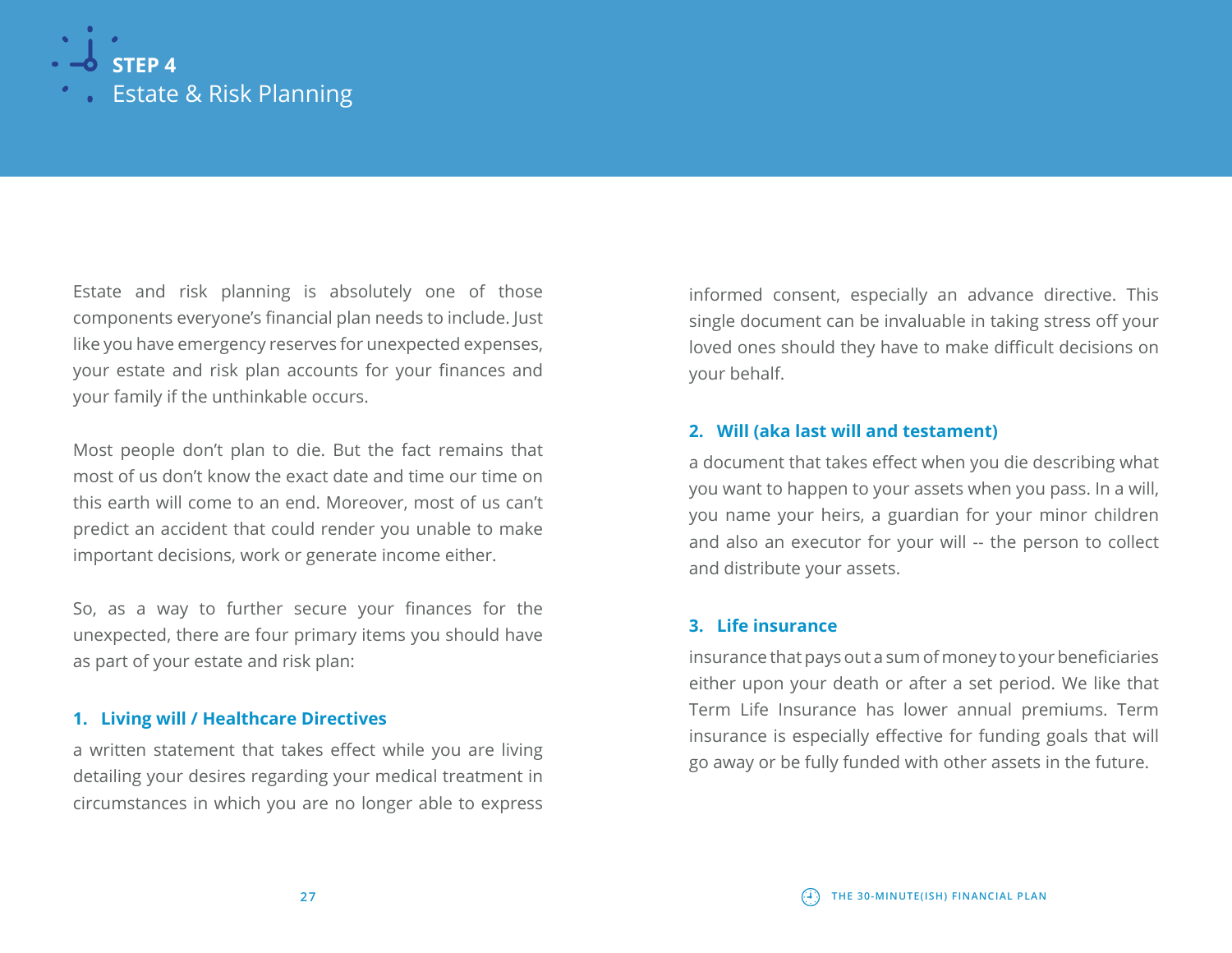



**A good baseline is to have 10 times your annual income in coverage. And don't forget about spouses that stay home. Even though there may not be income generation, their role is still incredibly valuable and likely creates an insurable interest.**

#### **4. Disability insurance**

insurance that offers income protection if you become disabled for a long period of time, and as a result can no longer work during that time period.

A financial plan that doesn't account for the ultimate disruptions to your life is incomplete. This is why it is so important that your financial plan includes these estate and risk planning components to protect your loved ones if something were to ever happen to you.



**If you pay the disability premium with pre-tax dollars, the benefit will be taxable. If you pay with after-tax dollars, it will be tax-free. Make sure you structure your disability premium payments to take this into consideration.**



**LEARN MORE** *[6 Types of Insurance That Can](http://www.moneyguy.com/2017/10/6-types-of-insurance-that-can-keep-you-out-of-trouble/)  Keep You Out of Trouble*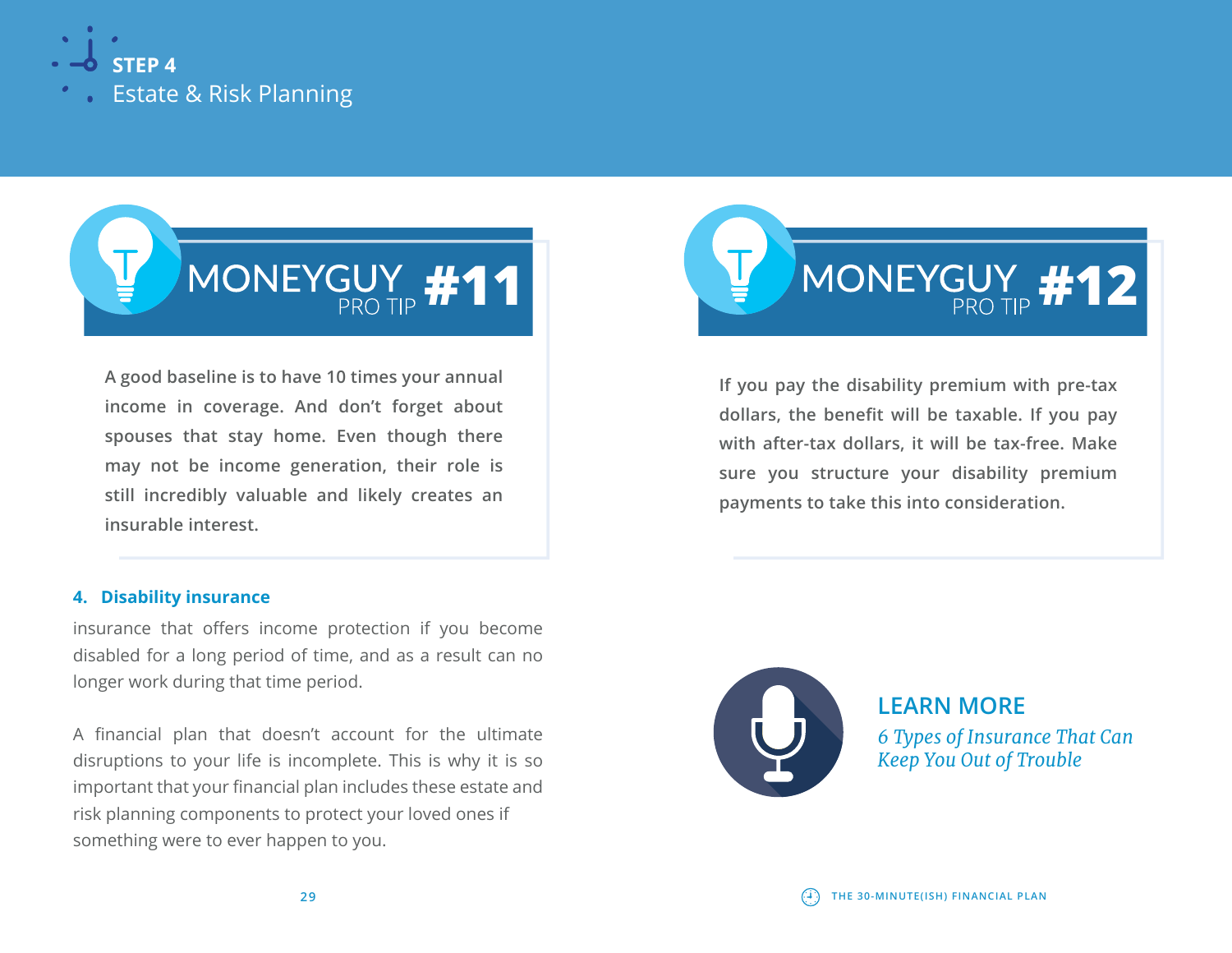# **STEP 5** Building Financial Independence

**31 THE 30-MINUTE(ISH) FINANCIAL PLAN**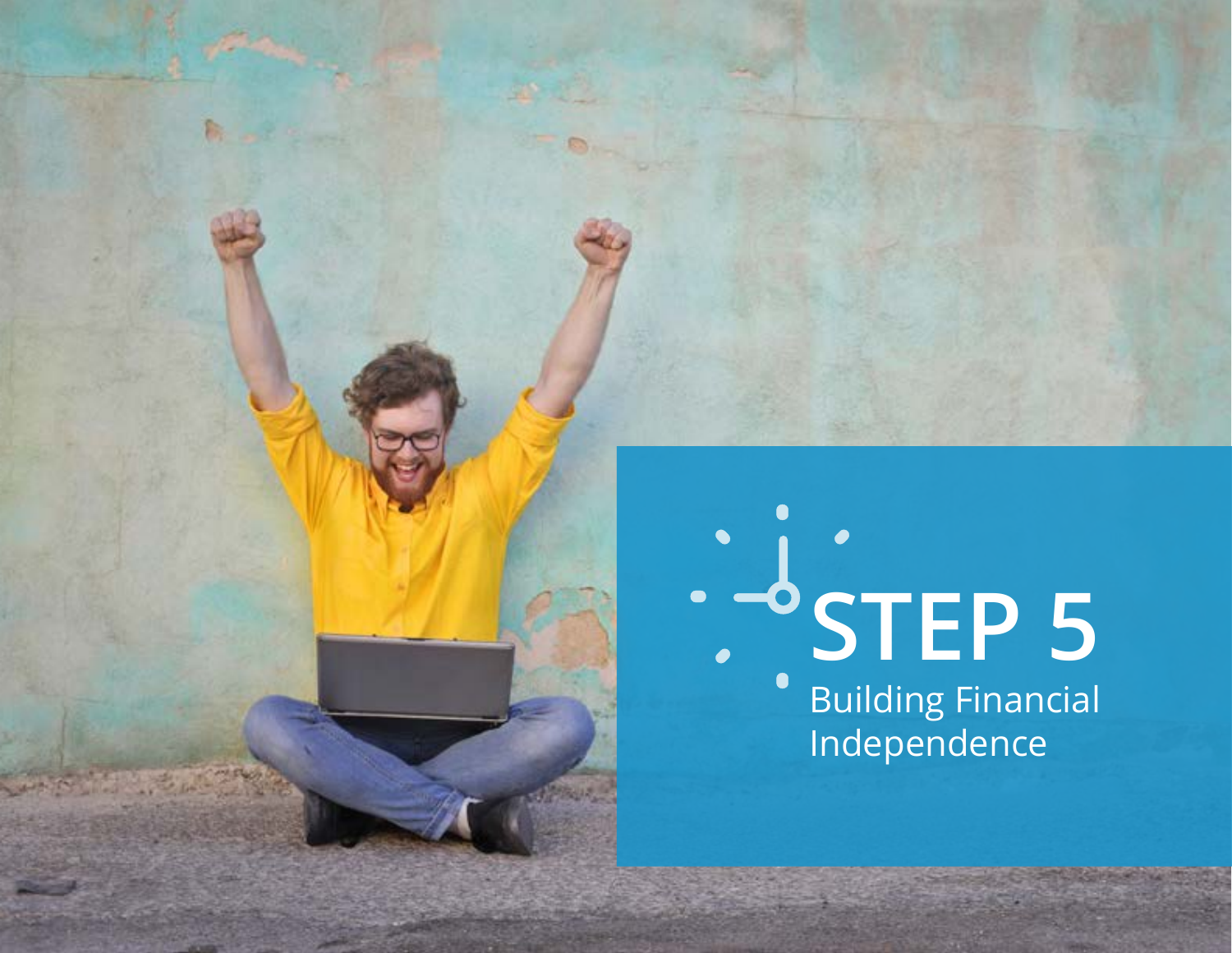

Building Financial Independence

Every step we take in the financial planning process is geared toward helping you achieve one primary goal: financial independence. The concepts that help you reach this level of financial success are simple enough to understand and follow: spend less than you earn, save as much as you can, and invest as soon as possible. The magic of compound interest is truly spectacular!

Consider this… if your goal is to become a millionaire by the time you are 65 (assuming a hypothetical 10% annual return) a 20-year-old only needs to save \$95 month. If you do the math on that scenario you quickly realize that the investor only contributes \$51,300 (\$95 times 540 months) of the \$1,000,000. Where does the other \$948,700 come from? Growth of the assets through **compounding interest!** 

Don't worry if you are already past 20 there is still a tremendous opportunity. A 30, 40, and 50-year-old can still have 88.9%, 77.4%, and 56.6% of their portfolio value come from portfolio growth and compounding interest, respectively.

There are three primary ways you can save and invest as much as you can on your road to financial independence.

#### **1. Take full advantage of retirement plans**

Take advantage if your employer offers you a 401(k) plan with a company match. That's free money. Government worker? You likely have access to a 403(b) or TSP. Self-employed? Open a Simple IRA, SEP IRA, or Solo 401(k). Regardless of what type of retirement account you have, work toward putting away at least 15% to 20% of your gross, before-tax income. Then, make a plan to increase your contributions by 1% every 6 months or every year. Ideally, you should work towards maxing out your retirement account each year.

#### **2. Balance your invested accounts / Tax Diversification**

The second step to financial independence is to balance your tax-advantaged retirement accounts and utilize both types.



**Contact us if you happen to have access to both a 457 and a 401(k) or 403(b). There is an awesome planning opportunity available to you.**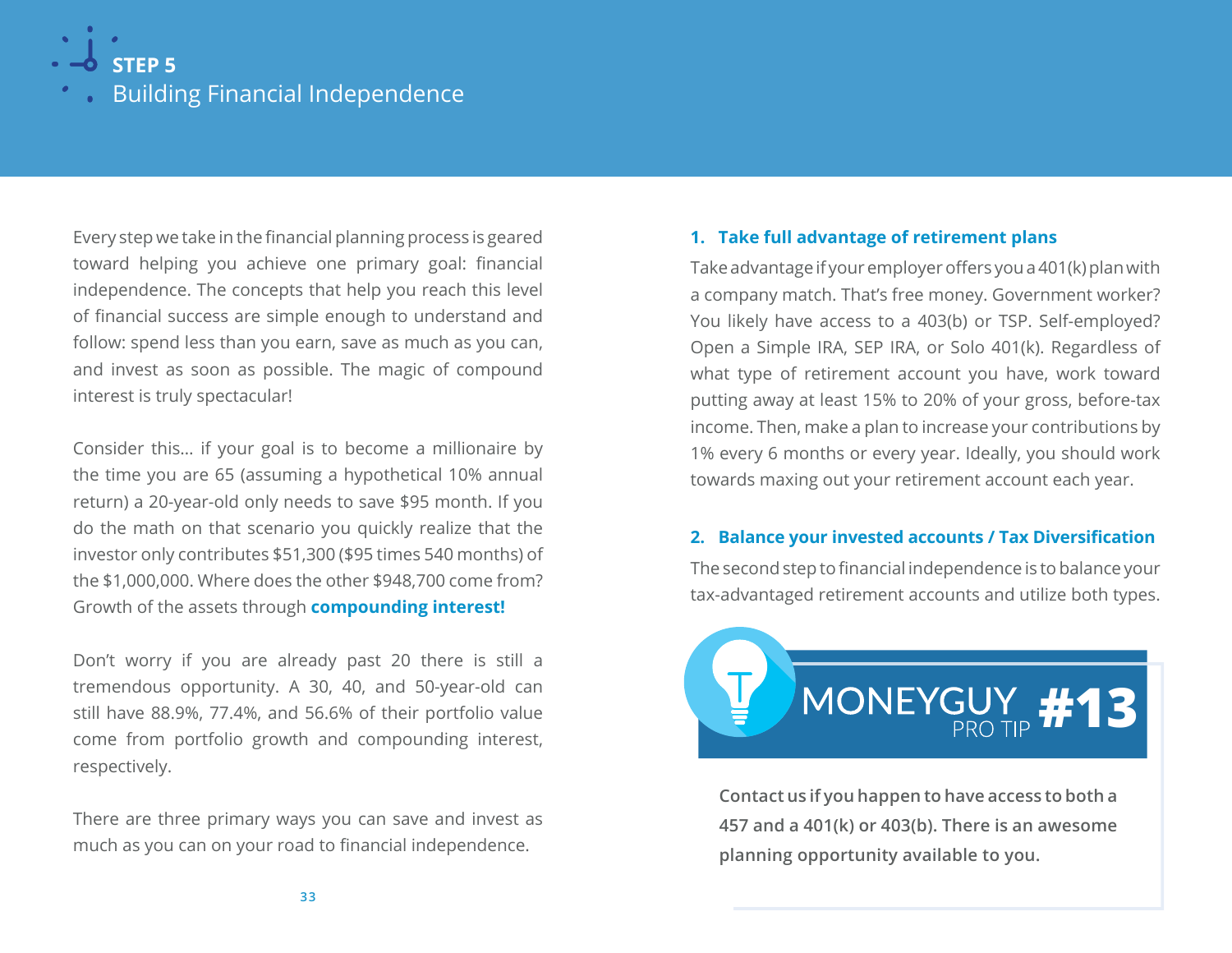

Building Financial Independence

Roth IRAs are extremely beneficial in saving for retirement, because all of the earnings in your account accumulate completely tax free. This means you won't pay any taxes on this money when you eventually pull it out to use in retirement. Also aim to max out this retirement account as well, which is \$6,000 a year if you are under the age of 50. Having both tax-deferred and after-tax accounts helps you balance your retirement savings and tax exposure.



**Contact us if you think you make too much money to contribute to a ROTH IRA, especially if you have access to a good employer retirement plan.**

#### **3. Save, save, save**

The final step toward financial independence is to save as much as possible. Aim to be a "hyper saver," or someone who saves greater than 20 percent of their gross income. Don't forget to refer to your cash flow management system and prioritize your saving and spending according to your goals and values. It will keep you on the road towards financial independence, and perhaps a more fulfilling life as well.

#### *Are you on track?! Check out our videos to see how you are doing!*



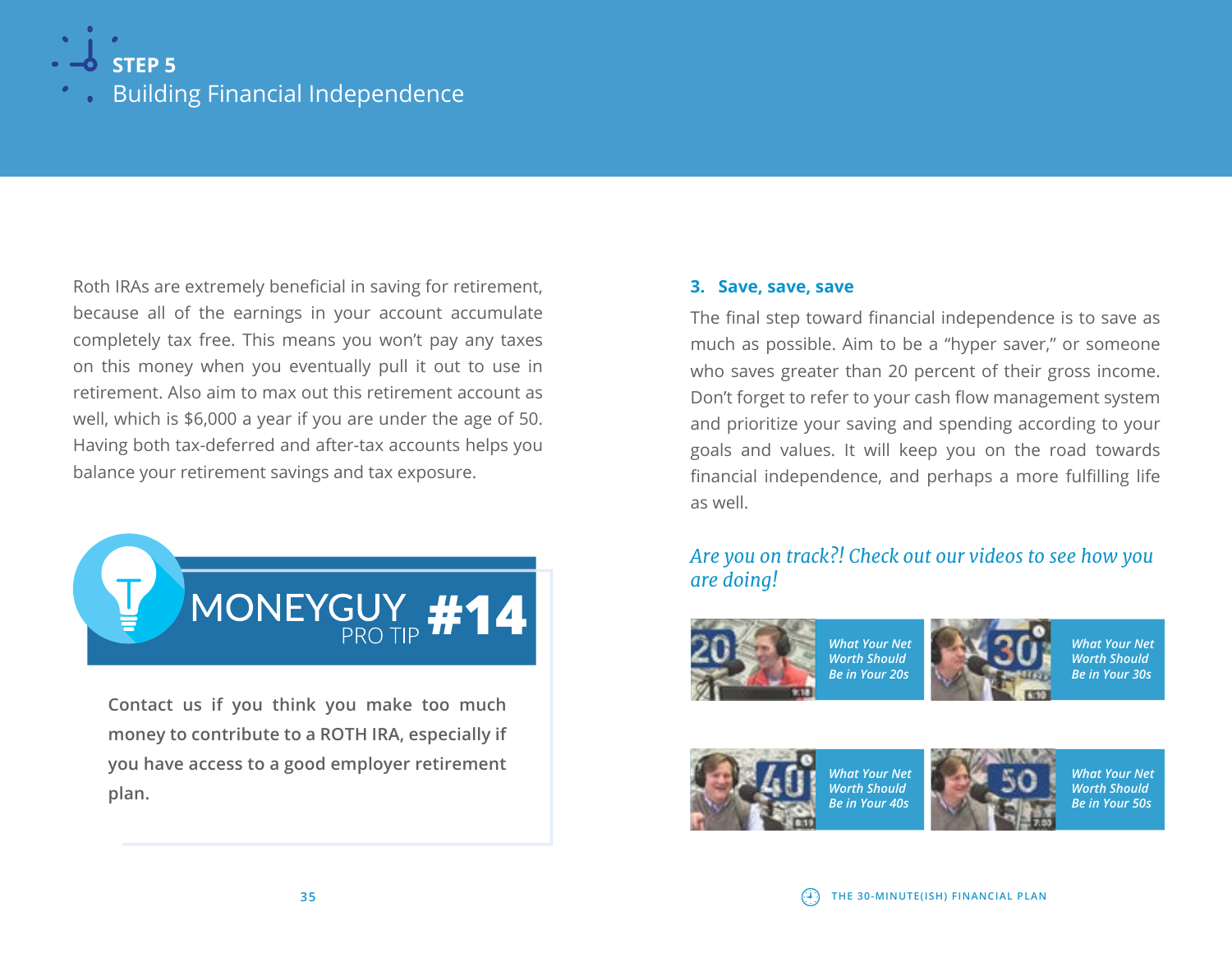

**Now that you know the steps you need to take to create your financial plan in 30-minutes(ish), here is a quick checklist to help you as you work through your finances:**

- $\Box$  Create your [net worth statement](http://www.moneyguy.com/wp-content/uploads/2018/02/The-Money-Guy-Show-Net-Worth-Worksheet.xls) so you can calculate your net worth
- $\Box$  Start an emergency fund if you haven't already
- $\Box$  Build your cash flow management system and spend according to your goals and values
- $\Box$  Create a plan to pay down your debt as quickly as possible
- $\Box$  Automate your cash flow towards the items you can and practice forced scarcity
- $\Box$  Get your estate planning items in order
- Get life insurance
- Get disability insurance
- $\Box$  Create a will
- $\Box$  Create a living will / healthcare directives
- $\Box$  Participate in employer-sponsored retirement plans
- $\Box$  Contribute enough into your employer-sponsored retirement plan so that you get the company match
- Open a Roth IRA
- Max out your retirement accounts if you can
- Continue to save, save, save



**LEARN MORE**

*[Vision Planning: How](http://www.moneyguy.com/2018/01/vision-planning-in-2018-how-to-set-financial-goals/)  To Set (and Keep) Financial Goals*

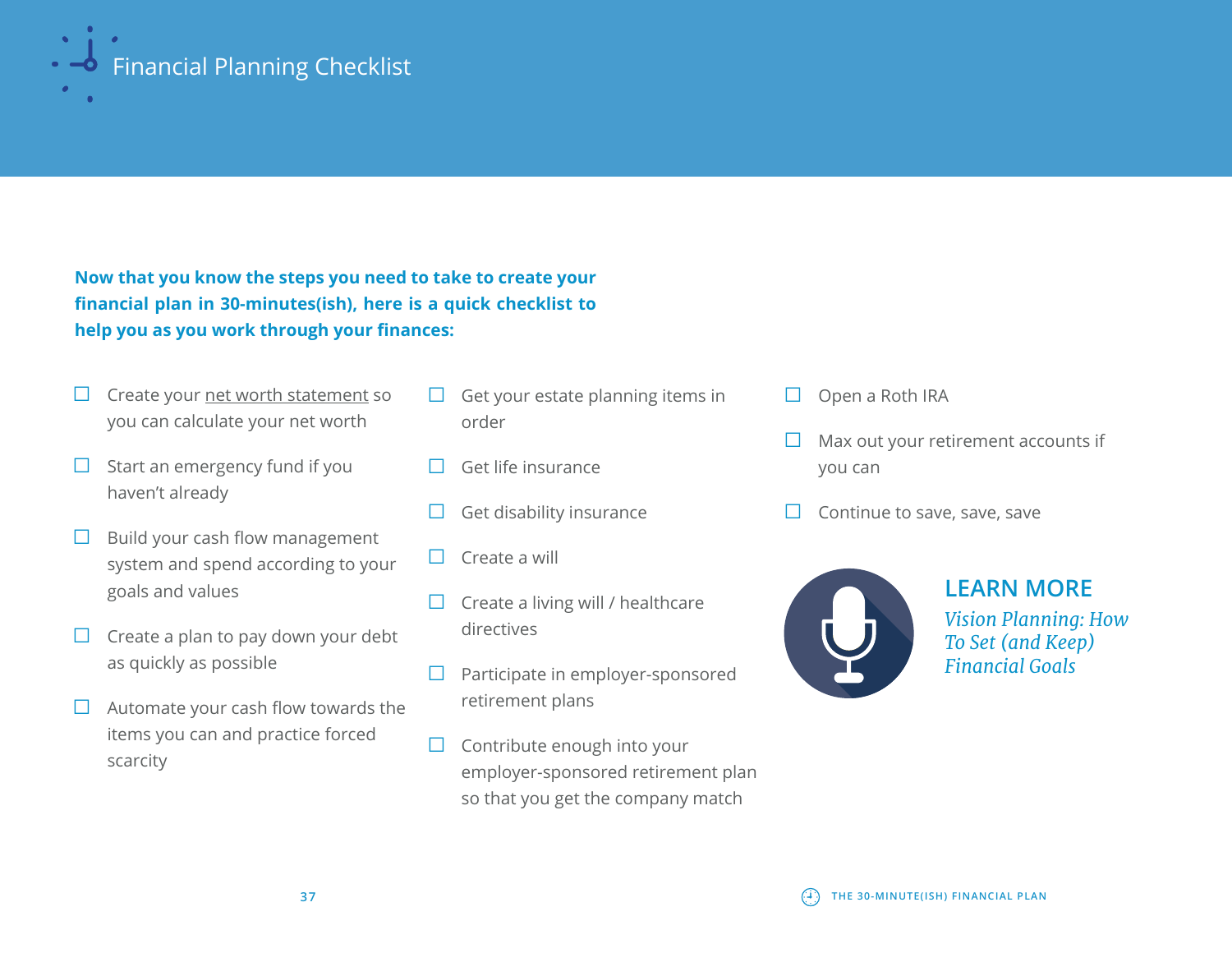

# What's your next right step?

As you work to build your financial plan toward financial independence, we invite you to take advantage of the ongoing resources we offer.

Please be sure to visit us and subscribe at **[moneyguy.com](http://www.moneyguy.com )** to hear our latest show episodes and read our newest blog posts. **[The Money Guy Show](http://www.moneyguy.com/)** is where we share tons of actionable financial information that is timely and relevant.

You can also reach us directly anytime with questions, comments, or to explore working together. Email us at **[Brian@moneyguy.com](mailto:Brian%40moneyguy.com?subject=)** and **[Bo@moneyguy.com](mailto:bo%40moneyguy.com?subject=)**.



**CLICK HERE**  *[to schedule a time to](http://www.moneyguy.com/contact-us/ )  speak with us*